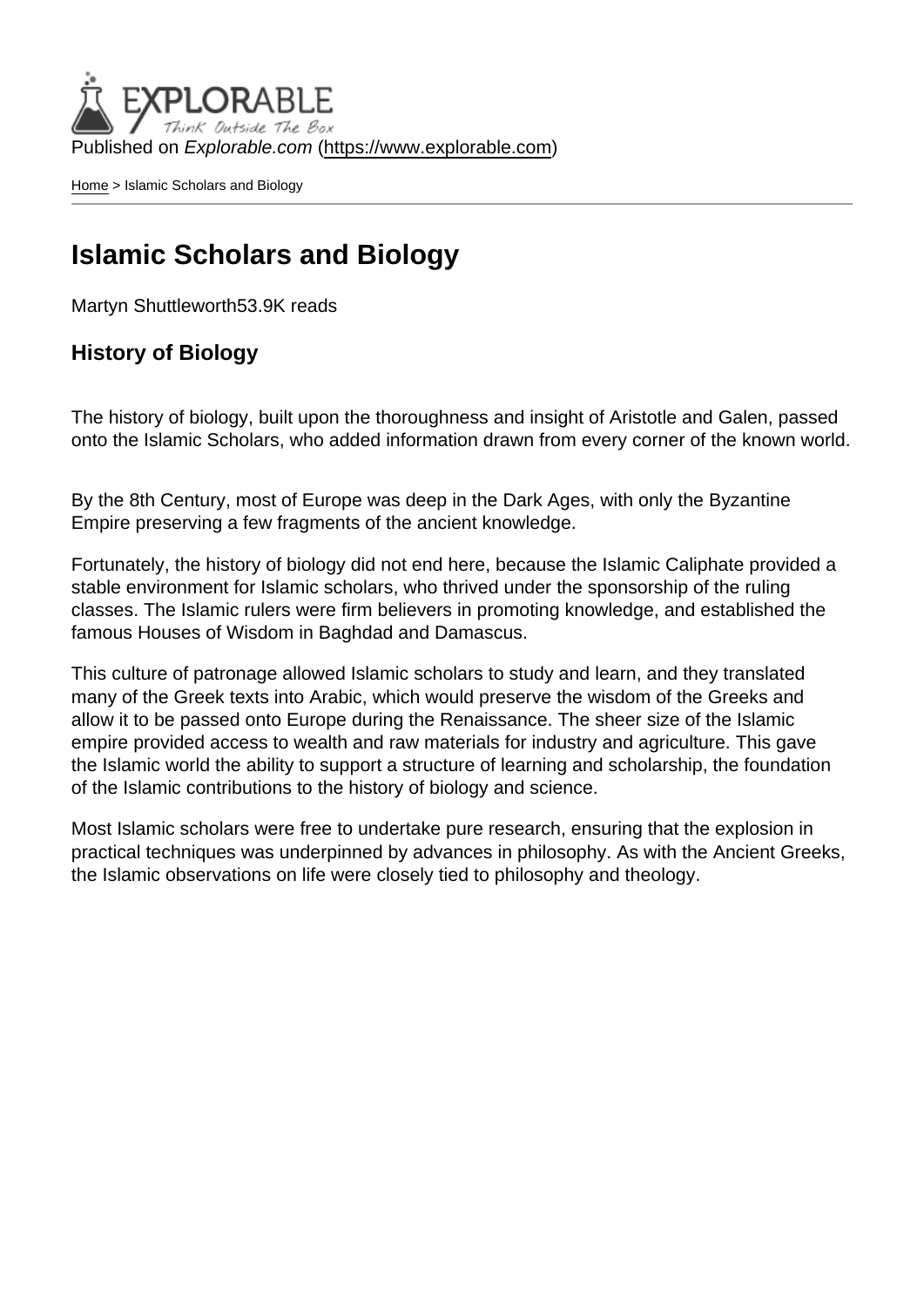



# **The History of Biology - The Islamic Agricultural Revolution**

The Islamic scholars developed a strong worldview built upon pure research and often investigated scientific phenomena for the sake of finding answers. However, as with modern society, much of their research was applied science, designed to hone techniques and increase the pool of knowledge in areas that improved everyday life.

One of these areas was in botany, where much of the research was concentrated upon improving farming techniques and methods, essential in areas where farmers had to contend with thin soil and water shortages. The research of the Islamic scholars fueled the medieval Islamic Agricultural Revolution and developed many techniques that modern farmers still use today, especially in hot, dry regions.

The agricultural science of the Islamic scholars incorporated a two-stage process: The first involved gathering all of the available data and knowledge of farming techniques and the second involved using scientific techniques to improve and refine these processes, publishing the results and disseminating the knowledge far and wide.

An example of the practical uses of the Islamic biology was in the province of Andalusia, Modern Spain, where previous techniques were based upon the Roman model and supported limited subsistence farming. When the province fell under Islamic control, the entire agricultural system was reformed, using advanced irrigation techniques and drawing upon the vast botanical knowledge of the Islamic scholars. From every corner of their empire, the Muslims brought back exotic new species that would thrive in the harsh growing conditions prevalent in the Iberian Peninsula.

This Islamic Agricultural Revolution also took advantage of developments in other areas, using mathematical and engineering innovations to calculate how to raise water and design productive irrigation systems. The Islamic scholars made use of their knowledge in testing soil types for composition and fertility, grafting trees and implementing selective breeding. In this, they developed their own techniques, but Islamic scholars also scoured the world looking for information, gathering oral histories and techniques from places as far apart as the steppes of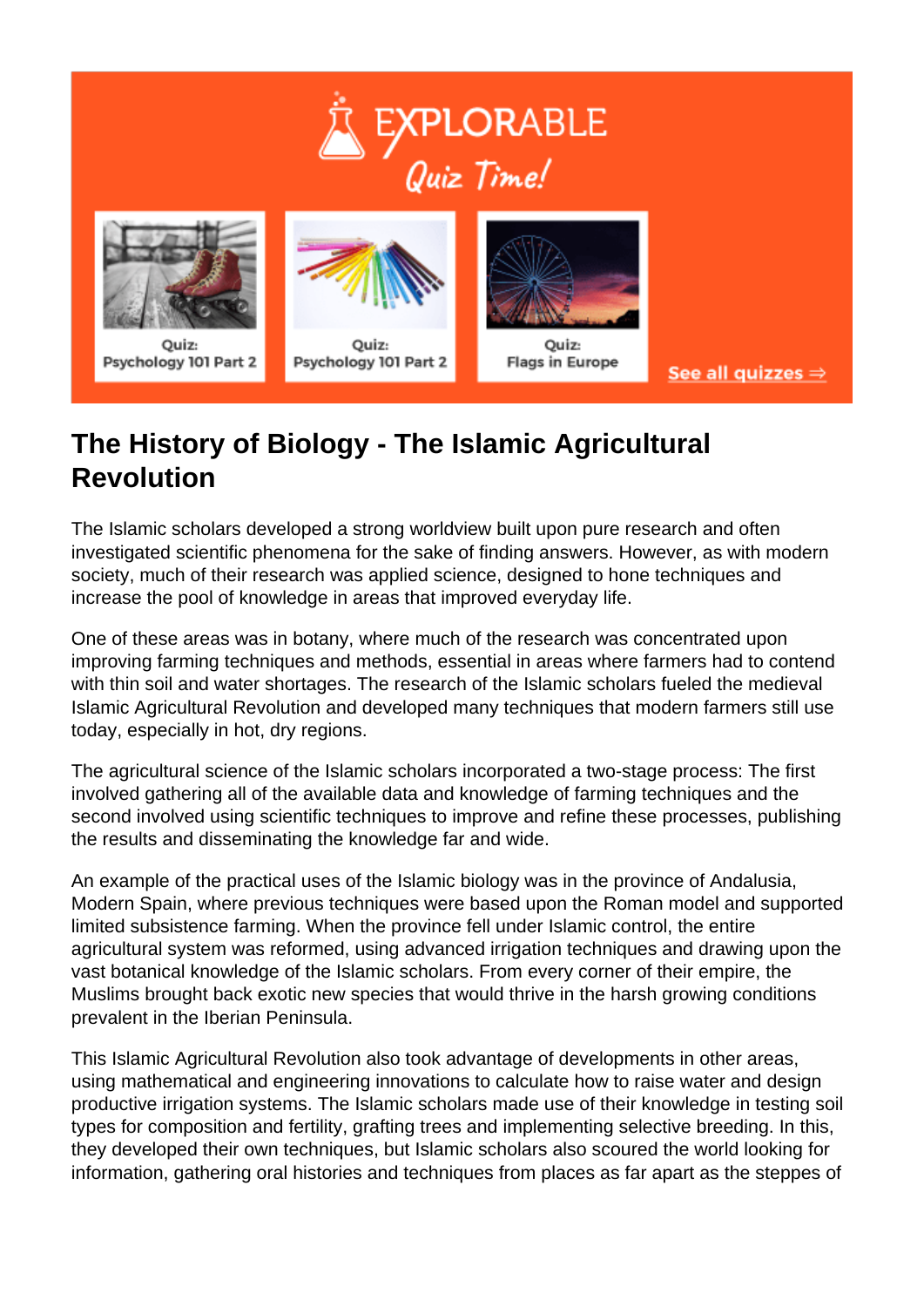#### ([Creative Commons](http://en.wikipedia.org/wiki/User:Bless_sins) [1])

This dissemination of knowledge and the willingness to share is further shown by the translation of the work of Islamic scholars into many languages, including Arabic, Latin, Greek, Syriac, Indian dialects, Farsi and a range of other languages. This ensured that knowledge and ideas could spread quickly and improve farming techniques everywhere. These refined farming techniques, given the agricultural basis of the economy underpinning society, generated the wealth that let the rulers sponsor Islamic scholars, allowing them to develop new agricultural techniques and create a virtuous cycle.

The Islamic advances ensured that the majority of the population could move beyond subsistence farming and grow crops for profit, and access to vegetables and meat all year around improved the health of the population. Whilst tangential to the history of biology, agricultural improvements allowed people to move away from the land, creating a merchant class, another powerful tool for spreading thought and ideas. The work of the Islamic agriculturalists was the major reason for the strength of the Islamic lands, politically, socially and militarily.

Other additions of the Islamic botanists were the introduction of cotton into Europe, giving Mediterranean farmers the chance to grow a cash crop and allowing merchants to export goods to Northern and Western Europe.

## History of Biology - Islamic Botanists

When studying the Islamic contribution to the history of biology, a few Islamic scholars made telling contributions in the field, drawing together knowledge from all over the known world. Their systematic classifications and exposing of new plants and techniques to the Middle East and Europe cements their place in the distinguished history of biology.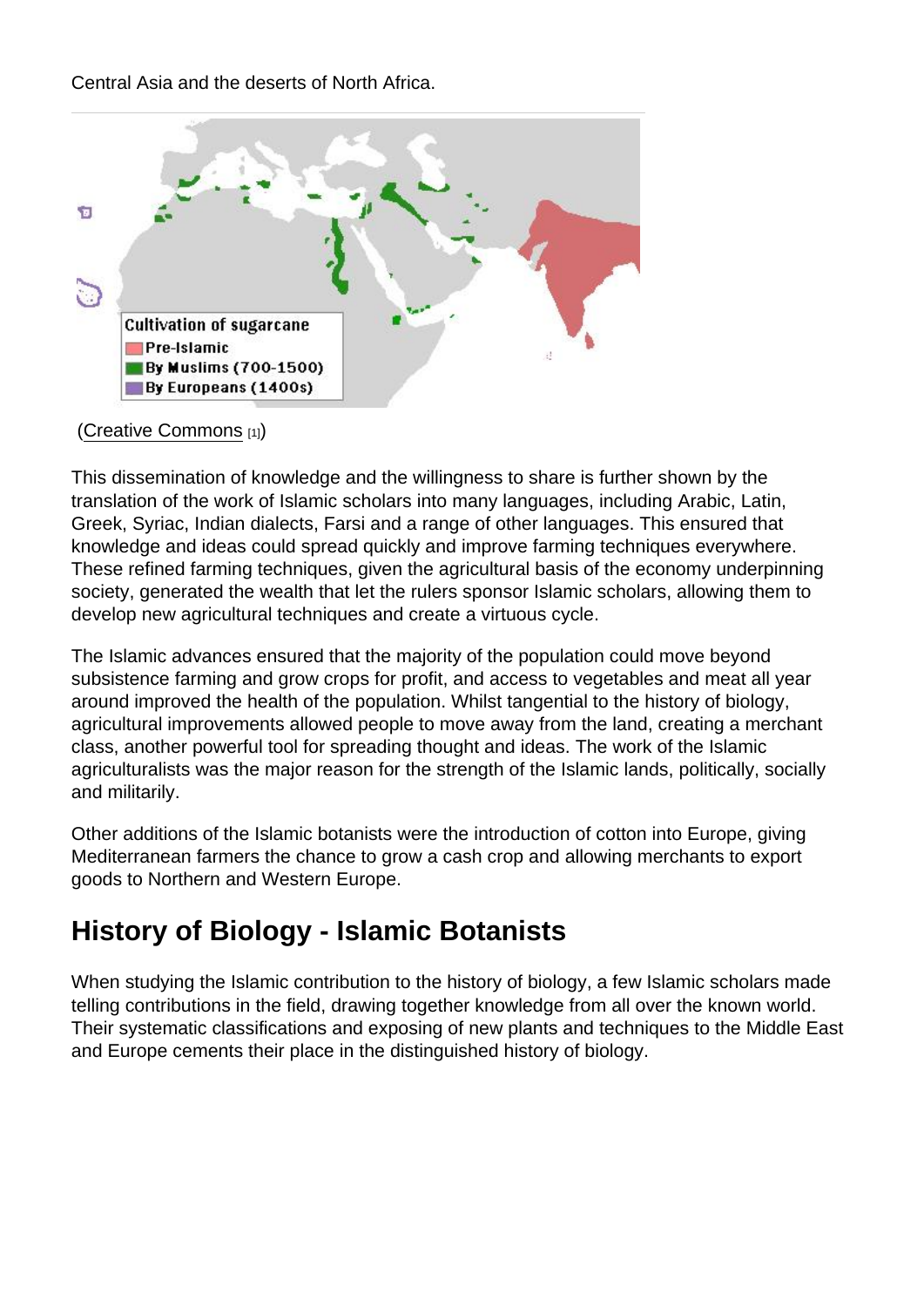The Islamic scholar, Al-Dinawari (828 - 896), is one of the leading botanists from this period and his work, 'The Book of Plants,' was a landmark book, earning him the epithet, 'The Father of Islamic Botany.' Like the Greeks and Romans before him, he studied and documented at least 637 plants but, importantly, he related plant evolution and related how plant species developed and diversified over time.

This very important part of botany helped farmers to breed the best and most productive cultivars selectively, a technique that has existed since the dawn of agriculture. He also described the life cycle of plants, including their growth, reproduction and fruiting, making the Book of Plants an excellent reference guide.

In the 13th Century, the Andalusian Islamic scholar, Abu al-Abbas al-Nabati, took the [scientific](https://www.explorable.com/what-is-the-scientific-method)  [methods](https://www.explorable.com/what-is-the-scientific-method) [2] developed by the Muslim thinkers and applied them to botany, concentrating upon medicinal plants. Rather than relying upon trial-and-error and hearsay, Al-Nabati believed that [empirical techniques](https://www.explorable.com/empirical-research)  $[3]$  and [scientific experimentation](https://www.explorable.com/conducting-an-experiment)  $[4]$  should be used to test the effectiveness of medicinal plants. This work certainly began the process of removing anecdotal evidence and superstition from the healing arts.

The work of Al-Nabati was soon overshadowed by that of his pupil, Ibn Al-Batar, who wrote a book that became the reference work for botanists until well into the 19th Century. His book contained detailed descriptions of over 1400 plant species, many of them essential food sources or of use as drugs. Importantly, at least 300 of these plants were entirely his own discovery.

Abu Zakariya Yahya Ibn Muhammad Ibn Al-Awwan, a 12th Century Islamic scholar based in Seville, Spain, was one of the most important contributors to the history of biology, namely in the field of agriculture. His Kitab al-Filaha instructed agriculturalists on the care of nearly 600 plant species, including over 50 types of fruit trees. This work discussed the techniques, preferred growing conditions, manure and the diseases and pests afflicting the plants.

Other Islamic botanists concentrated upon documenting new species of plant, with Ibn-Sauri, Al-Kaiwini and Al-Dinawari producing plant encyclopedias, often with illustrations of plants from as far afield as India and Andalusia.

## The Islamic Scholars, Zoology and Evolutionary Theory

Dictionary of animals permitted and forbidden for use as food [\(Yale University](http://www.library.yale.edu/htmldocs/copyright) [5] ) The Islamic scholars, as part of their investigations into biology, resurrected the idea of evolutionary theory first hinted at by Anaximander. The most important contributor to Islamic evolutionary theory, and a leading scholar of zoology, was Al-J??i?, (781 CE - 868/869CE). He wrote a detailed treatise, Kitab al-Hayawan (Book of Animals), which became one of the most important works in the history of biology.

determah Filabalk elihood aut siyaan in ranslated nigt AS panish la no apropte sed by Ides ap balle to the 'StanggleritoMEdistehcop, enterforeauninen 2of Male vid ravious ty val of the Fittest. This book contained detailed descriptions of over 350 species of animal, interwoven with poetic descriptions and well-known proverbs. Al-Jahiz was the first scholar to realize the importance of the environment upon animals, and he understood that the environment would

Brilliantly, he stated that animals struggled for existence, striving to find food, escape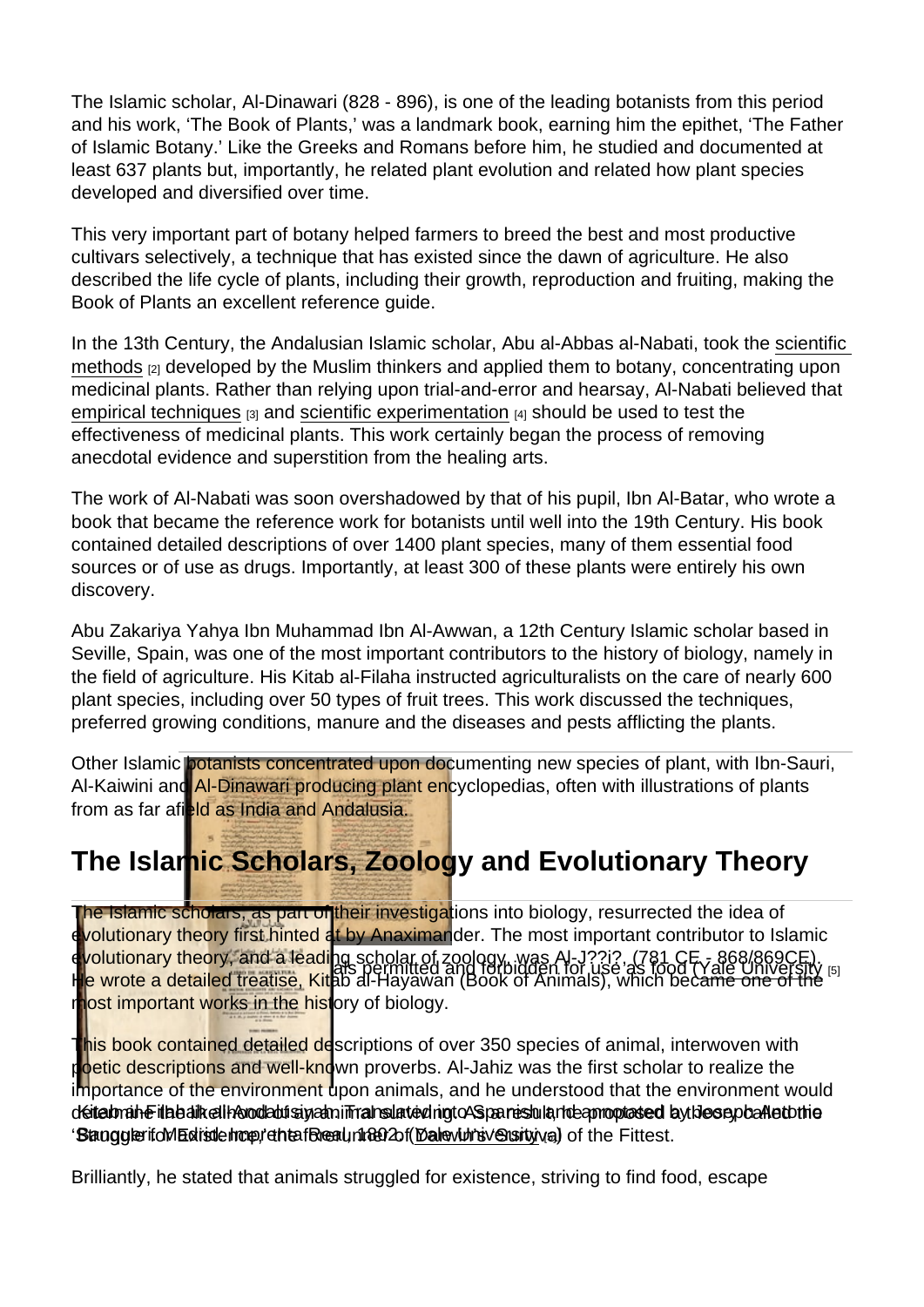predation and survive long enough to breed. Thus, the most successful individuals would pass on their traits to their offspring, ensuring that they, in turn, would be more likely to survive everything that the environment could throw at them.

Al Jahiz also related his ideas about food chains, noting that animals would seek food, but they would, in turn, be eaten by predators; this trait continued up the chain. The scholar also understood that chains were not one-dimensional and that animals had more than one food source. As each animal hunted, it was also hunted in turn, as part of the cycle of life.

Crucially, Al Jahiz even applied his theories of inherited characteristics to humans, noting that humans also adapted to their environments, pointing out that darker skinned people generally lived in hotter and drier climates. In a fine example of how Islamic scholars gathered information and improved upon it, he read the work of Aristotle and then added his own ideas and theories.

The contribution of the Islamic scholars to the theory of evolution did not stop there and the 'Encyclopedia of the Purity of Brethren,' a compendium written in the late 10th Century, contained an idea of evolution. The book took non-organic materials as the starting point and wrapped the idea of evolution in terms pertaining to a divine will.

The Islamic scholars believed that God created matter and imbued it with energy. In turn, this evolved into minerals, the highest of which was coral, before becoming vegetation, culminating in the date palm. They believed that the date palm shared some qualities with animals so eventually evolved into low animals. To complete the chain of evolution, the highest animals, apes, became primitive, barbarian men, before becoming civilized men, scholars, saints and finally angels.

Therefore, whilst we now know that this picture was overly simplistic and wrapped within a religious framework, it certainly earns the epithet of a proto-evolutionary theory. Al-Khazini, Ibn Miskawayh, Al-Tusi and Ibn-Khaldun are amongst the other Islamic scholars who wrote volumes of work about evolution, and their work was translated into Latin. As a result, the Islamic evolutionary theory was certainly available to Europeans during the Middle Ages and beyond, and it is not too much of a stretch of the imagination that [Darwin](https://www.explorable.com/darwins-finches) [6] would have been influenced by their work.